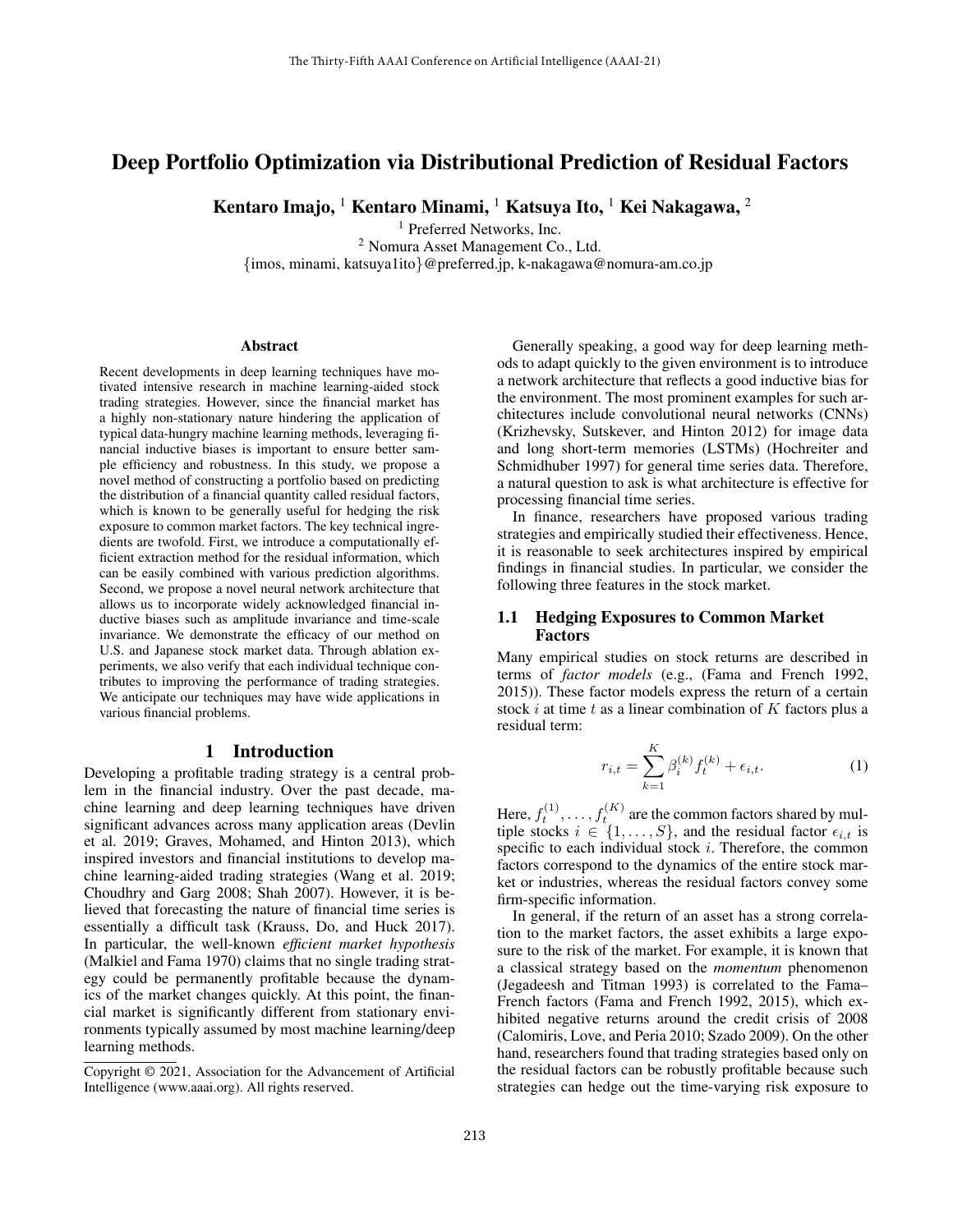the market factor (Blitz, Huij, and Martens 2011; Blitz et al. 2013). Therefore, to develop trading strategies that are robust to structural changes in the market, it is reasonable to consider strategies based on residual factors.

A natural way to remove the market effect and extract the residual factors is to leverage linear decomposition methods such as principal component analysis (PCA) and factor analysis (FA). In the context of training deep learning-based strategies, it is expected to be difficult to learn such decomposition structures only from the observed data. One possible reason is that the learned strategies can be biased toward using information about market factors because the effect of market factors are dominant in many stocks (Pasini 2017). Hence, in order to utilize the residual factors, it is reasonable to implement a decomposition-like structure explicitly within the architecture.

## 1.2 Designing Architectures for Scale Invariant Time Series

When we address a certain prediction task using a neural network-based approach, an effective choice of neural network architecture typically hinges on *patterns* or *invariances* in the data. For example, CNNs (LeCun et al. 1999) take into account the shift-invariant structure that commonly appears in image-like data. From this perspective, it is important to find invariant structures that are useful for processing financial time series.

As candidates of such structures, there are two types of invariances known in financial literature. First, it is known that a phenomenon called volatility clustering is commonly observed in financial time series (Lux and Marchesi 2000), which suggests an invariance structure of a sequence with respect to its volatility (i.e., amplitude). Second, there is a hypothesis that sequences of stock prices have a certain time-scale invariance property known as the *fractal structure* (Peters 1994). We hypothesize that incorporating such invariances into the network architecture is effective at accelerating learning from financial time series data.

## 1.3 Constructing Portfolios via Distributional Prediction

Another important problem is how to convert a given prediction of the returns into an actual trading strategy. In finance, there are several well-known trading strategies. To name a few, the momentum phenomenon (Jegadeesh and Titman 1993) suggests a strategy that bets the current market trend, while the mean reversion (Poterba and Summers 1988) suggests another strategy that assumes that the stock returns moves toward the opposite side of the current direction. However, as suggested by the construction, the momentum and the reversal strategies are negatively correlated to each other, and it is generally unclear which strategy is effective for a particular market. On the other hand, modern portfolio theory (Markowitz 1952) provides a framework to determine a portfolio from distributional properties of asset prices (typically means and variances of returns). The resulting portfolio is unique in the sense that it has an optimal trade-off of returns and risks under some predefined conditions. From this perspective, distributional prediction of returns can be useful to construct trading strategies that can automatically adapt to the market.

## 1.4 Summary of Contributions

- We propose a novel method to extract residual information, which we call the *spectral residuals*. The spectral residuals can be calculated much faster than the classical factor analysis-based method without losing the ability to hedge out exposure to the market factors. Moreover, the spectral residuals can easily be combined with any prediction algorithms.
- We propose a new system for distributional prediction of stock prices based on deep neural networks. Our system involves two novel neural network architectures inspired by well-known invariance hypotheses on financial time series. Predicting the distributional information of returns allows us to utilize the optimal portfolio criteria offered by modern portfolio theory.
- We demonstrate the effectiveness of our proposed methods on real market data.

The supplementary material can be found in the extended version of our paper available on arXiv (Imajo et al. 2020). In the supplementary material, we also include appendices which contain detailed mathematical formulations and experimental settings, theoretical analysis, and additional experiments.

# 2 Preliminaries

## 2.1 Problem Setting

Our problem is to construct a time-dependent portfolio based on sequential observations of stock prices. Suppose that there are  $S$  stocks indexed by symbol  $i$ . The observations are given as a discrete time series of stock prices  $\boldsymbol{p}^{(i)} = (p_1^{(i)}, p_2^{(i)}, \dots, p_t^{(i)}, \dots)$ . Here,  $p_t^{(i)}$  is the price of stock i at time t. We mainly consider the *return* of stocks instead of their raw prices. The return of stock  $i$  at time  $t$  is defined as  $r_t^{(i)} = p_{t+1}^{(i)}/p_t^{(i)} - 1$ .

A *portfolio* is a (time-dependent) vector of weights over the stocks  $b_t = (b_t^{(1)}, \dots, b_t^{(i)}, \dots, b_t^{(S)})$ , where  $b_t^{(i)}$  is the volume of the investment on stock  $i$  at time  $t$  satisfying  $\sum_{i=1}^{S} |b_t^{(i)}| = 1$ . A portfolio  $b_t$  is understood as a particular trading strategy, that is,  $b_t^{(i)} > 0$  implies that the investor takes a long position on stock i with amount  $|b_t^{(i)}|$  at time t, and  $b_t^{(i)} < 0$  means a short position on the stock. Given a portfolio  $b_t$ , its overall return  $R_t$  at time t is given as  $R_t := \sum_{i=1}^{S} b_t^{(i)} r_t^{(i)}$ . Then, given the past observations of individual stock returns, our task is to determine the value of  **that optimizes the future returns.** 

An important class of portfolios is the *zero-investment portfolio* defined as follows.

Definition 1 (Zero-Investment Portfolio). A zeroinvestment portfolio is a portfolio whose buying position and selling position are evenly balanced, i.e.,  $\sum_{i=1}^{S} b_t^{(i)} = 0$ .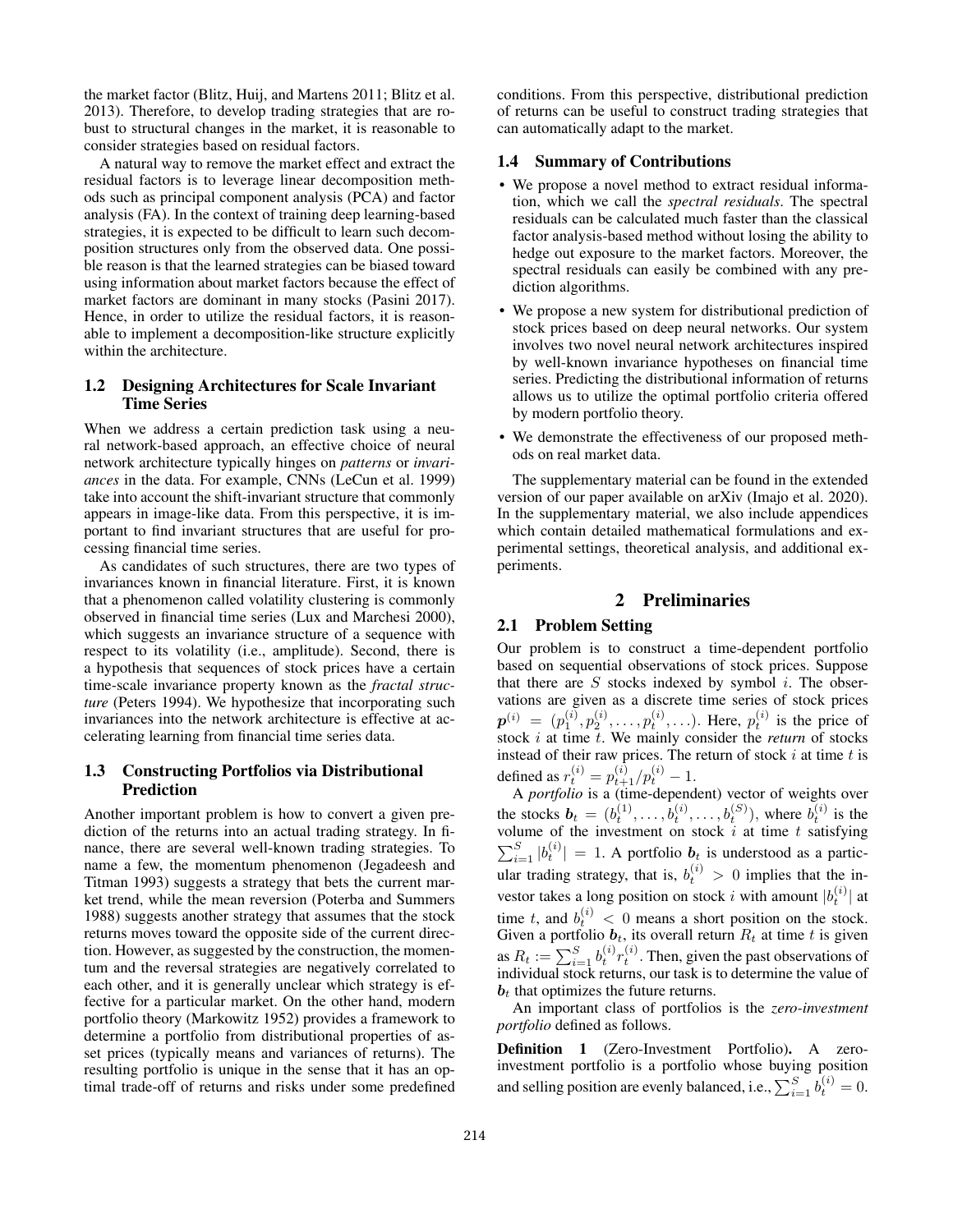

Figure 1: Overview of the proposed system. Our system consists of three parts: (i) the extraction layer of residual factors (ii) a neural network-based distribution predictor and (iii) transformation to the optimal portfolio.

In this paper, we restrict our attention to trading strategies that output zero-investment portfolio. This assumption is sensible because a zero-investment portfolio requires no equity and thus encourages a fair comparison between different strategies.

In practice, there can be delays between the observations of the returns and the actual execution of the trading. To account for this delay, we also adopt the delay parameter  $d$ in our experiments. When we trade with a  $d$ -day delay, the overall return should be  $R_t := R_t^d = \sum_{i=1}^S b_t^{(i)} r_{t+1}^{(i)}$  $\overset{(i)}{t+d}$ 

## 2.2 Concepts of Portfolio Optimization

According to modern portfolio theory (Markowitz 1952), investors construct portfolios to maximize expected return under a specified level of acceptable risk. The standard deviation is commonly used to quantify the risk or variability of investment outcomes, which measures the degree to which a stock's annual return deviates from its long-term historical average (Kintzel 2007).

The Sharpe ratio (Sharpe 1994) is one of the most referenced risk/return measures in finance. It is the average return earned in excess of the risk-free rate per unit of volatility. The Sharpe ratio is calculated as  $(R_p - R_f)/\sigma_p$ , where  $R_p$  is the return of portfolio,  $\sigma_p$  is the standard deviation of the portfolio's excess return, and  $R_f$  is the return of a riskfree asset (e.g., a government bond). For a zero-investment portfolio, we can always omit  $R_f$  since it requires no equity (Mitra 2009).

In this paper, we adopt the Sharpe ratio as the objective for our portfolio construction problem. Since we cannot always obtain an estimate of the total risk beforehand, we often consider sequential maximization of the Sharpe ratio of the next period. Once we predict the mean vector and the covariance matrix of the population of future returns, the optimal portfolio  $b^*$  can be solved as  $b^* = \lambda^{-1} \Sigma^{-1} \mu$ , where  $\lambda$  is a predefined parameter representing the relative risk aversion,  $\Sigma$  is the estimated covariance matrix, and  $\mu$  is the estimated mean vector (Kan and Zhou 2007).<sup>1</sup> Therefore, predicting the mean and the covariance is essential to construct risk averse portfolios.

# 3 Proposed System

In this section, we present the details of our proposed system, which is outlined in Figure 1. Our system consists of three parts. In the first part (i), the system extracts residual information to hedge out the effects of common market factors. To this end, in Section 3.1, we introduce the *spectral residual*, a novel method based on spectral decomposition. In the second part (ii), the system predicts future distributions of the spectral residuals using a neural network-based predictor. In the third part (iii), the predicted distributional information is leveraged for constructing optimal portfolios. We will outline these procedures in Section 3.2. Additionally, we introduce a novel network architecture that incorporates well-known financial inductive biases, which we explain in Section 3.3.

#### 3.1 Extracting Residual Factors

As mentioned in the introduction, we focus on developing trading strategy based on the residual factors, i.e., the information remaining after hedging out the common market factors. Here, we introduce a novel method to extract the residual information, which we call the *spectral residual*.

Definition of the spectral residuals First, we introduce some notions from portfolio theory. Let  $r$  be a random vector with zero mean and covariance  $\Sigma \in \mathbb{R}^{S \times S}$ , which represents the returns of S stocks over the given investment horizon. Since  $\Sigma$  is symmetric, we have a decomposition  $\Sigma = V \Lambda V^{\top}$ , where  $V = [v_1, \dots, v_S]$  is an orthogonal matrix and  $\Lambda = \text{diag}(\lambda_1, \ldots, \lambda_S)$  is a diagonal matrix of the eigenvalues. Then, we can create a new random vector as  $\hat{r} = V^{\top} r$  such that the coordinate variables  $\hat{r}_i = v_i^{\top} r$ are mutually uncorrelated. In portfolio theory,  $\hat{r}_i$ s are called *principal portfolios* (Partovi and Caputo 2004). Principal portfolios have been utilized in "risk parity" approaches to diversify the exposures to the intrinsic source of risk in the market (Meucci 2009).

Since the volatility (i.e., the standard deviation) of the Since the volatility (i.e., the standard deviation) of the *i*-th principal portfolio is given as  $\sqrt{\lambda_i}$ , the raw return sequence has large exposure to the principal portfolios with large eigenvalues. For example, the first principal portfolio can be seen as the factor that corresponds to the overall market (Meucci 2009). Therefore, to hedge out common market factors, a natural idea is to discard several principal portfolios with largest eigenvalues. Formally, we define the spectral residuals as follows.

<sup>&</sup>lt;sup>1</sup>Note that  $\mathbf{b}^*$  is derived as the maximizer of  $\mathbf{b}^\top \mathbf{\mu} - \frac{\lambda}{2} \mathbf{b}^\top \Sigma \mathbf{b}$ , where  $\mathbf{b}^\top \mu$  and  $\mathbf{b}^\top \Sigma \mathbf{b}$  are the return and the risk of the portfolio b, respectively.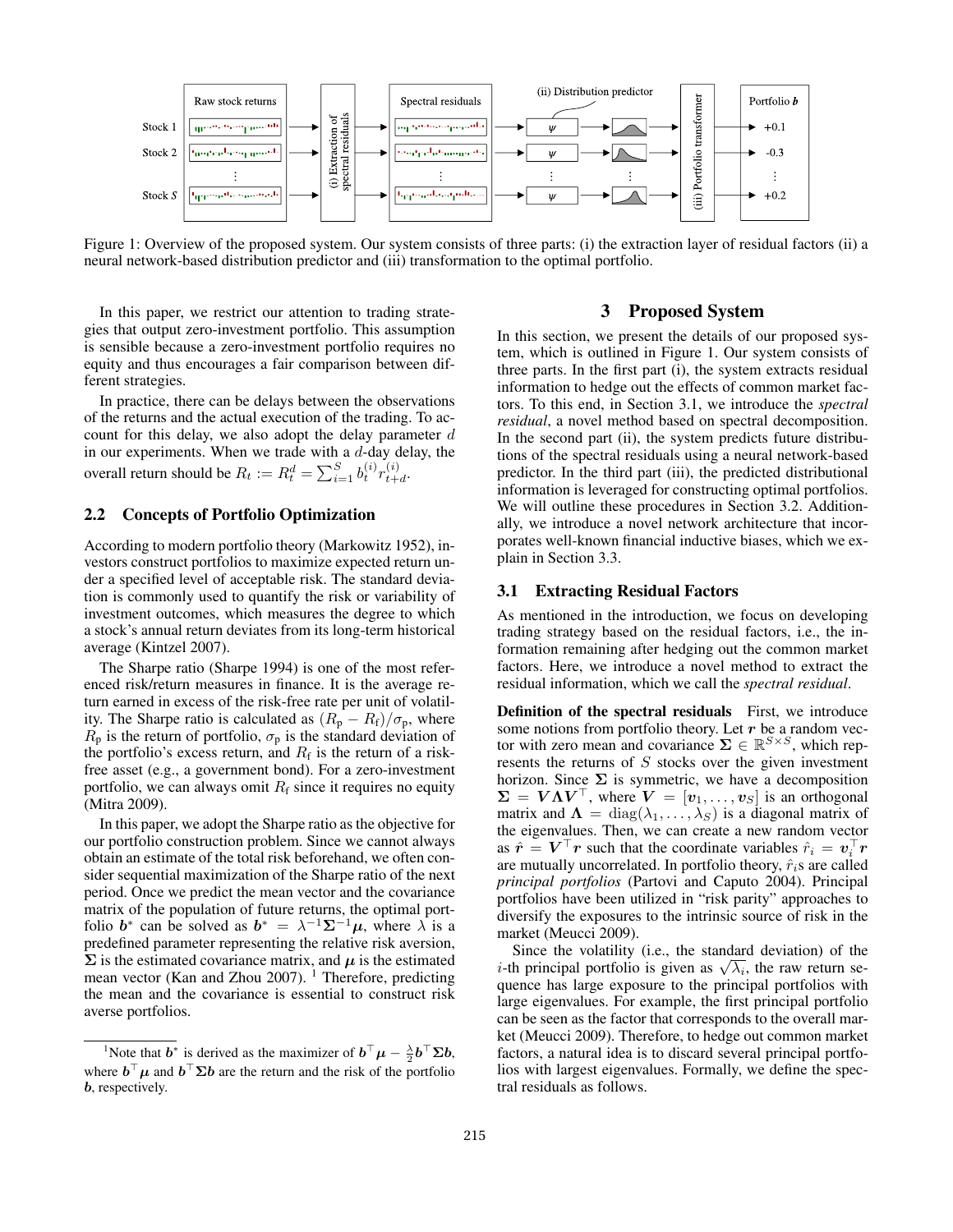**Definition 2.** Let  $C \leq S$  be a given positive integer. We define the spectral residual  $\tilde{\epsilon}$  as a vector obtained by projecting the raw return vector  $r$  onto the space spanned by the principal portfolios with the smallest  $S - C$  eigenvalues.

In practice, we calculate the empirical version of the spectral residuals as follows. Given a time window  $H > 1$ , we define a windowed signal  $X_t$  as  $X_t := [r_{t-H}, \ldots, r_{t-1}].$ We also denote by  $\tilde{X}_t$  a matrix obtained by subtracting empirical means of row vectors from  $X_t$ . By the singular value decomposition (SVD),  $\tilde{X}_t$  can be decomposed as

$$
\tilde{\boldsymbol{X}}_t = \boldsymbol{V}_t \underbrace{\text{diag}(\sigma_1,\ldots,\sigma_S) \boldsymbol{U}_t}_{\text{principal portfolios}},
$$

where  $V_t$  is an  $S \times S$  orthogonal matrix,  $U_t$  is an  $S \times H$ matrix whose rows are mutually orthogonal unit vectors, and  $\sigma_1 \geq \cdots \geq \sigma_S$  are singular values. Note that  $V_t^\top \tilde{X}_t$  can be seen as the realized returns of the principal portfolios. Then, the (empirical) spectral residual at time  $s(t-H \leq s \leq t-1)$ is computed as

$$
\tilde{\epsilon}_s := A_t r_s,\tag{2}
$$

where  $A_t$  is the projection matrix defined as

$$
\boldsymbol{A}_t := \boldsymbol{V}_t \text{diag}(\underbrace{0,\ldots,0}_{C},\underbrace{1,\ldots,1}_{S-C}) \boldsymbol{V}_t^\top.
$$

Relationship to factor models Although we defined the spectral residuals through PCA, they are also related to the generative model (1), and thus convey information about "residual factors" in the original sense.

In the finance literature, it has been pointed out that trading strategies depending only on the residual factor  $\epsilon_t$  in (1) can be robust to structural changes in the overall market (Blitz, Huij, and Martens 2011; Blitz et al. 2013). While estimating parameters in the linear factor model (1) is typically done by factor analysis (FA) methods (Bartholomew, Knott, and Moustaki 2011), the spectral residual  $\tilde{\epsilon}_t$  is not exactly the same as the residual factors obtained from the FA. Despite this, we can show the following result that the spectral residuals can hedge out the common market factors under a suitable condition.

**Proposition 1.** Let  $r$  be a random vector in  $\mathbb{R}^S$  generated according to a linear model  $r = Bf + \epsilon$ , where B is an  $S \times C$  matrix, and  $f \in \mathbb{R}^C$  and  $\epsilon \in \mathbb{R}^S$  are zero-mean random vectors. Assume that the following conditions hold:

- $Var(f_i) = 1$  and  $Var(\epsilon_k) = \sigma > 0$ .
- The coordinate variables in  $f$  and  $\epsilon$  are uncorrelated, that is,  $\mathbb{E}[f_i f_j] = 0$ ,  $\mathbb{E}[\epsilon_k \epsilon_\ell] = 0$ , and  $\mathbb{E}[f_i \epsilon_k] = 0$  hold for any  $i \neq j$  and  $k \neq \ell$ .

Then, we have the followings.

- (i) The spectral residual  $\tilde{\epsilon}$  defined in (2) is uncorrelated from the common factor  $f$ .
- (ii) The covariance matrix of  $\tilde{\epsilon}$  is given as  $\sigma^2 A_{\text{res}}$ . Under a suitable assumption<sup>2</sup>, this can be approximated as a diagonal matrix, which means the coordinates variables of the spectral residual  $\epsilon_i$  ( $i \in \{1, \ldots, S\}$ ) are almost uncorrelated.

In the above proposition, the first statement (i) claims that the spectral residual can eliminate the common factors without knowing the exact residual factors. The latter statement (ii) justifies the diagonal approximation of the predicted covariance, which will be utilized in the next subsection. For completeness, we provide the proof in Appendix B. Moreover, the assumption that  $\epsilon$  is isotropic can be relaxed in the following sense. If we assume that the residual factor  $\epsilon$  is "almost isotropic" and the common factors  $Bf$  have larger volatility contributions than  $\epsilon$ , we can show that the linear transformation used in the spectral residual is close to the projection matrix eliminating the market factors. Since the formal statement is somewhat involved, we give the details in Appendix B.

Besides, the spectral residual can be computed significantly faster than the FA-based methods. This is because the FA typically requires iterative executions of the SVD to solve a non-convex optimization problem, while the spectral residual requires it only once. Section 4.2 gives an experimental comparison of running times.

## 3.2 Distributional Prediction and Portfolio Construction

Our next goal is to construct a portfolio based on the extracted information. To this end, we here introduce a method to forecast future distributions of the spectral residuals, and explain how we can convert the distributional features into executable portfolios.

Distributional prediction Given a sequence of past realizations of residual factors,  $\tilde{\epsilon}_{i,t-H}, \ldots, \tilde{\epsilon}_{i,t-1}$ , consider the problem of predicting the distribution of a future observation  $\tilde{\epsilon}_{i,t}$ . Our approach is to learn a functional predictor for the conditional distribution  $p(\tilde{\epsilon}_{i,t} | \tilde{\epsilon}_{i,t-H}, \ldots, \tilde{\epsilon}_{i,t-1})$ . Since our final goal is to construct the portfolio, we only use predicted means and covariances, and we do not need the full information about the conditional distribution. Despite this, fitting symmetric models such as Gaussian distributions can be problematic because it is known that the distributions of returns are often skewed (Cont 2000; Lin and Liu 2018). To circumvent this, we utilize quantile regression (Koenker 2005), an off-the-shelf nonparametric method to estimate conditional quantiles. Intuitively, if we obtain a sufficiently large number of quantiles of the target variable, we can reconstruct any distributional properties of that variable. We train a function  $\psi$  that predicts several conditional quantile values, and convert its output into estimators of conditional means and variances. The overall procedure can be made to be differentiable, so we can incorporate it into modern deep learning frameworks.

Here, we provide the details of the aforementioned procedure. First, we give an overview for the quantile regression objective. Let Y be a scalar-valued random variable, and  $X$ be another random variable. For  $\alpha \in (0,1)$ , an  $\alpha$ -th conditional quantile of Y given  $X = x$  is defined as

 $y(\boldsymbol{x};\alpha) := \inf\{y': P(Y \leq y' \mid \boldsymbol{X} = \boldsymbol{x}) \geq \alpha\}.$ 

It is known that  $y(x; \alpha)$  can be found by solving the follow-

<sup>&</sup>lt;sup>2</sup>See Appendix B for a precise statement.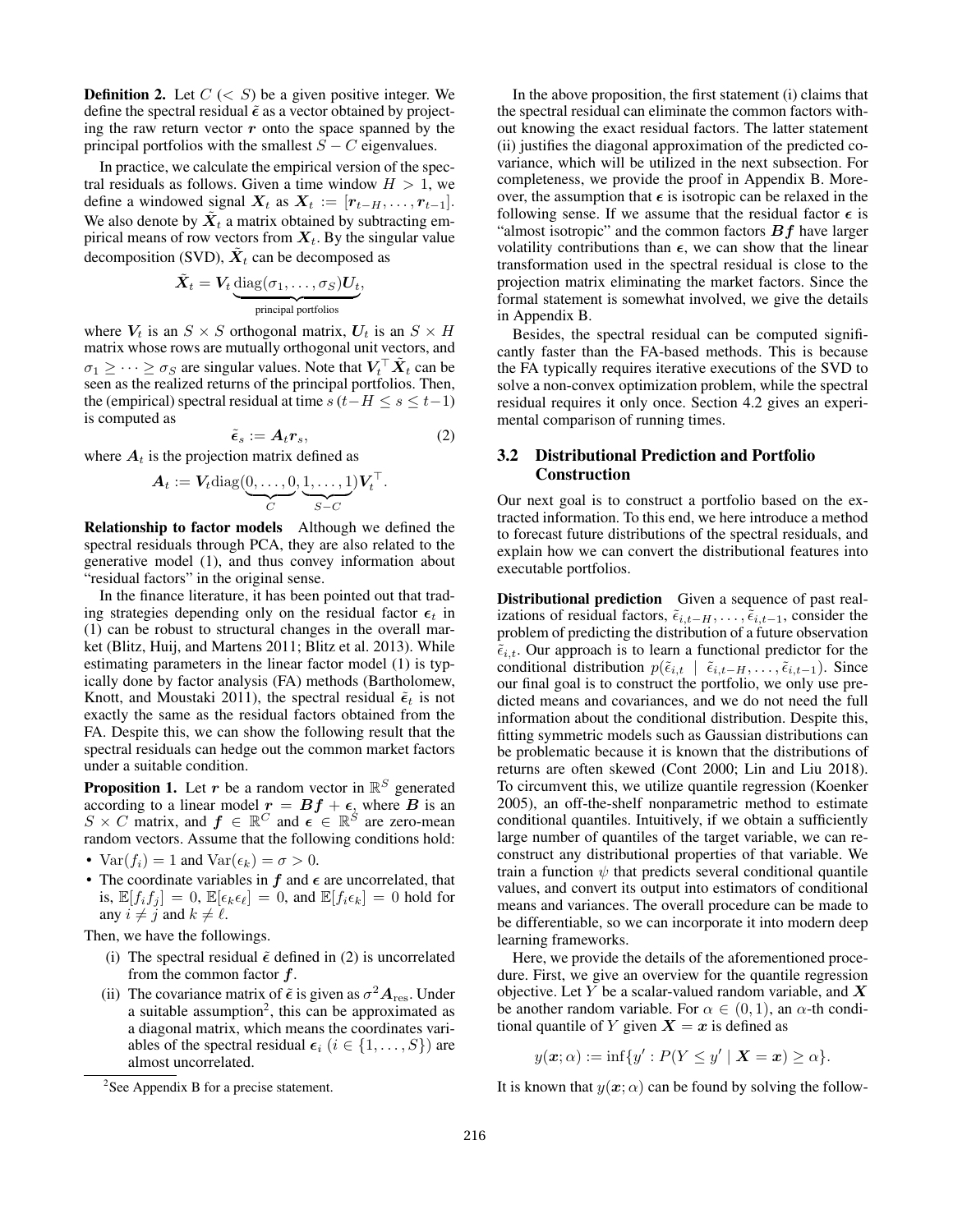ing minimization problem

$$
y(\boldsymbol{x};\alpha) = \operatorname*{argmin}_{y' \in \mathbb{R}} \mathbb{E}[\ell_\alpha(Y, y') \mid \boldsymbol{X} = \boldsymbol{x}],
$$

where  $\ell_{\alpha}(y, y')$  is the pinball loss defined as

$$
\ell_{\alpha}(y,y') := \max\{(\alpha-1)(y-y'), \alpha(y-y')\}.
$$

For our situation, the target variable is  $y_t = \tilde{\epsilon}_{i,t}$  and the explanatory variable is  $x_t = (\tilde{\epsilon}_{i,t-H}, \dots, \tilde{\epsilon}_{i,t-1})^{\top}$ . We want to construct a function  $\psi : \mathbb{R}^H \to \mathbb{R}$  that estimate the conditional  $\alpha$ -quantile of  $y_t$ . To this end, the quantile regression tries to solve the following minimization problem

$$
\min_{\psi} \widehat{\mathbb{E}}_{y_t, \boldsymbol{x}_t}[\ell_\alpha(y_t, \psi(\boldsymbol{x}_t))].
$$

Here,  $\widehat{\mathbb{E}}_{y_t, x_t}$  is understood as taking the empirical expectation with respect to  $y_t$  and  $x_t$  across t. We should note that a similar application of the quantile regression to forecasting conditional quantiles of time series has been considered in (Biau and Patra 2011).

Next, let  $Q > 0$  be a given integer, and let  $\alpha_j = j/Q$  $(j = 1, \ldots, Q - 1)$  be an equispaced grid of quantiles. We consider the problem of simultaneously estimating  $\alpha_j$ quantiles by a function  $\psi : \mathbb{R}^H \to \mathbb{R}^{Q-1}$ . To do this, we define a loss function as

$$
\mathcal{L}_Q(y_t, \psi(\boldsymbol{x}_t)) := \sum_{j=1}^{Q-1} \ell_{\alpha_j}(y_t, \psi_j(\boldsymbol{x}_t)),
$$

where  $\psi_i(\mathbf{x}_t)$  is the j-th coordinate of  $\psi(\mathbf{x}_t)$ .

Once we obtain the estimated  $Q - 1$  quantiles  $\tilde{y}_t^{(j)} =$  $\psi_i(\mathbf{x}_t)$  (j = 1, ..., Q – 1), we can estimate the future mean of the target variable  $y_t$  as

$$
\hat{\mu}_t := \hat{\mu}(\tilde{\boldsymbol{y}}_t) = \frac{1}{Q-1} \sum_{j=1}^{Q-1} \tilde{y}_t^{(j)}.
$$
 (3)

Similarly, we can estimate the future variance by the sample variance of  $\tilde{y}_t^{(j)}$ 

$$
\hat{\sigma}_t := \hat{\sigma}(\tilde{\boldsymbol{y}}_t) = \frac{1}{Q-1} \sum (\tilde{y}_t^{(j)} - \hat{\mu}_t)^2 \tag{4}
$$

or its robust counterpart such as the median absolute deviation (MAD).

Portfolio construction Given the estimated means and variances of future spectral residuals, we finally construct a portfolio based on optimality criteria offered by modern portfolio theory (Markowitz 1952). As mentioned in Section 2.2, the formula for the optimal portfolio requires the means and the covariances of the returns. Thanks to Proposition 1-(ii), we can approximate the covariance matrix of the spectral residual by a diagonal matrix. Precisely, once we calculate the predicted mean  $\hat{\mu}_{t,j}$  and the variance  $\hat{\sigma}_{t,j}^2$  of the spectral residual at time t, the weight for j-th asset is given as  $\hat{b}_j := \lambda^{-1} \hat{\mu}_{t,j} / \hat{\sigma}_{t,j}^2$ .

In the experiments in Section 4, we compare the performances of zero-investment portfolios. For trading strategies that do not output zero-investment portfolios, we apply a common transformation to portfolios to be centered and normalized. As a result, the eventual portfolio does not depend on the risk aversion parameter  $\lambda$ . See Appendix A.1 for details.

### 3.3 Network Architectures

For the model of the quantile predictor  $\psi$ , we introduce two architectures for neural network models that take into account scale invariances studied in finance.

Volatility invariance First, we consider an invariance property on amplitudes of financial time series. It is known that financial time series data exhibit a property called volatility clustering (Mandelbrot 1997). Roughly speaking, volatility clustering describes a phenomenon that large changes in financial time series tend to be followed by large changes, while small changes tend to be followed by small changes. As a result, if we could observe a certain signal as a financial time series, a signal obtained by positive scalar multiplication can be regarded as another plausible realization of a financial time series.

To incorporate such an amplitude invariance property into the model architectures, we leverage the class of positive homogeneous functions. Here, a function  $f : \mathbb{R}^n \to \mathbb{R}^m$  is said to be positive homogeneous if  $f(ax) = af(x)$  holds for any  $x \in \mathbb{R}^n$  and  $a > 0$ . For example, we can see that any linear functions and any ReLU neural networks with no bias terms are positive homogeneous. More generally, we can model the class of positive homogeneous functions as follows. Let  $\tilde{\psi}: S^{H-1} \to \mathbb{R}^{Q-1}$  be any function defined on the  $H-1$ dimensional sphere  $S^{H-1} = \{ \boldsymbol{x} \in \mathbb{R}^H : ||\boldsymbol{x}|| = 1 \}.$  Then, we obtain a positive homogeneous function as

$$
\psi(\boldsymbol{x}) = \|\boldsymbol{x}\| \tilde{\psi}\left(\frac{\boldsymbol{x}}{\|\boldsymbol{x}\|}\right). \tag{5}
$$

Thus, we can convert any function class on the sphere into the model of amplitude invariant predictors.

Time-scale invariance Second, we consider an invariance property with respect to time-scale. There is a well-known hypothesis that time series of stock prices have *fractal structures* (Peters 1994). The fractal structure refers to a selfsimilarity property of a sequence. That is, if we observe a single sequence in several different sampling rates, we cannot infer the underlying sampling rates from the shape of downsampled sequences. The fractal structure has been observed in several real markets (Cao, Cao, and Xu 2013; Mensi et al. 2018; Lee et al. 2018). See Remark 1 in Appendix A.2 for further discussion on this property.

To take advantage of the fractal structure, we propose a novel network architecture that we call *fractal networks*. The key idea is that we can effectively exploit the self-similarity by applying a single common operation to multiple subsequences with different resolutions. By doing so, we expect that we can increase sample efficiency and reduce the number of parameters to train.

Here, we give a brief overview of the proposed architecture, while a more detailed explanation will be given in Ap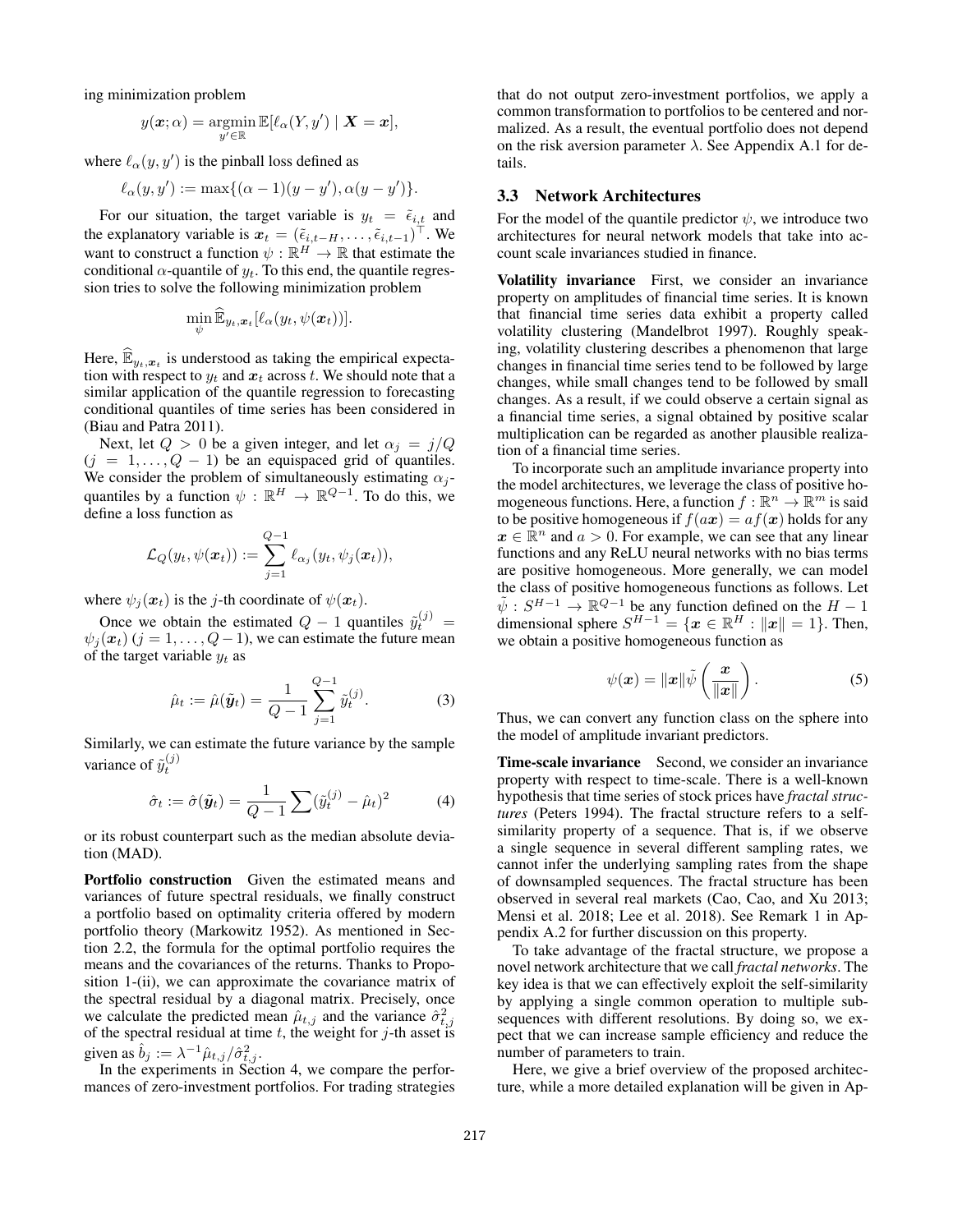pendix A.2. Our model consists of (a) the resampling mechanism and (b) two neural networks  $\psi_1$  and  $\psi_2$ . The inputoutput relation of our model is described as the following procedure. First, given a single sequence  $x$  of stock returns, the resampling mechanism Resample $(x, \tau)$  generates a sequence that corresponds to sampling rates specified by a scale parameter  $0 < \tau \leq 1$ . We apply Resample procedure for L different parameters  $\tau_1$  < ... <  $\tau_L$  = 1 and generate L sequences. Next, we apply a common non-linear transformation  $\psi_1$  modeled by a neural network. Finally, by taking the empirical mean of these sequences, we aggregate the information on different sampling rates and apply another network  $\psi_2$ . To sum up, the overall procedure can be written in the following single equation

$$
\psi(\boldsymbol{x}) = \psi_2 \left( \frac{1}{L} \sum_{i=1}^{L} \psi_1(\text{Resample}(\boldsymbol{x}, \tau_i)) \right). \tag{6}
$$

# 4 Experiments

We conducted a series of experiments to demonstrate the effectiveness of our methods on real market data. In Section 4.1, we describe the details of the dataset and some common experimental settings used throughout this section. In Section 4.2, we test the validity of the spectral residual by a preliminary experiment. In Section 4.3, we evaluate the performance of our proposed system by experiments on U.S. market data. We also conducted similar experiments on Japanese market data and obtained consistent results. Due to the space limitation, we provide the entire results for Japanese market data in Appendix E.

#### 4.1 Dataset Description and Common Settings

U.S. market data For U.S. market data, we used the daily prices of stocks listed in S&P 500 from January 2000 to April 2020. We used data before January 2008 for training and validation and the remainder for testing. We obtained the data from Alpha Vantage<sup>3</sup>.

We used opening prices because of the following reasons. First, the trading volume at the opening session is larger than that at the closing session (Amihud and Mendelson 1987), which means that trading with opening prices is practically easier than trading with the closing prices. Moreover, a financial institution cannot trade a large amount of stocks during the closing period because it can be considered as an illegal action known as "banging the close".

Common experimental settings We adopted the delay parameter  $d = 1$  (i.e., one-day delay) for updating portfolios. We set the look-back window size as  $H = 256$ , i.e., all prediction models can access the historical stock prices upto preceding 256 business days. For other parameters used in the experiments, see Appendix C.3 as well.

Evaluation metrics We list the evaluation metrics used throughout our experiments.

• *Cumulative Wealth (CW)* is the total return yielded from the trading strategy:  $CW_T := \prod_{i=1}^T (1 + R_t)$ .



Figure 2: Cumulative returns of reversal strategies over raw returns, the FA residuals, and the spectral residuals. The reversal-based strategies are more robust against financial crises.

- *Annualized Return (AR)* is an annualized return rate defined as  $AR_t := (T_Y/T) \sum_{i=1}^T R_t$ , where  $T_Y$  is the average number of holding periods in a year.
- *Annualized Volatility (AVOL)* is annualized risk defined as AVOL<sub>T</sub> :=  $((T_Y/T)\sum_{i=1}^T R_t^2)^{1/2}$ .
- *Annualized Sharpe ratio (ASR)* is an annualized riskadjusted return (Sharpe 1994). It is defined as  $ASR<sub>T</sub>$  :=  $AR_T/AVOL_T$ .

As mentioned in Section 2.2, we are mainly interested in ASR as the primary evaluation metric. AR and AVOL are auxiliary metrics for calculating ASR. While CW represents the actual profits, it often ignores the existence of large risk values. In addition to these, we also calculated some evaluation criteria commonly used in finance: Maximum Draw-Down (MDD), Calmar Ratio (CR), and Downside Deviation Ratio (DDR). For completeness, we provide precise definitions in Appendix C.1.

#### 4.2 Validity of Spectral Residuals

As suggested in 3.1, the spectral residuals can be useful to hedge out the undesirable exposure to the market factors. To verify this, we compared the performances of trading strategies over (i) the raw returns, (ii) the residual factors extracted by the factor analysis (FA), and (iii) the spectral residuals.

For the FA, we fit the factor model (1) with  $K = 30$  by the maximum likelihood method (Bartholomew, Knott, and Moustaki 2011) and extracted residual factors as the remaining part. For the spectral residual, we obtain the residual sequence by subtracting  $C = 30$  principal components from the raw returns. We applied both methods to windowed data with length  $H = 256$ .

In order to be agnostic to the choice of training algorithms, we used a simple reversal strategy. Precisely, for the raw return sequence  $r_t$ , we used a deterministic strategy obtained simply by normalizing the negation of the previous observation  $-r_{t-1}$  to be a zero-investment portfolio (see Appendix C.2 for the precise formula). We defined reversal strategies over residual sequences in similar ways.

Figure 2 shows the cumulative returns of reversal strategies performed on the Japanese market data. We see that the

<sup>3</sup> https://www.alphavantage.co/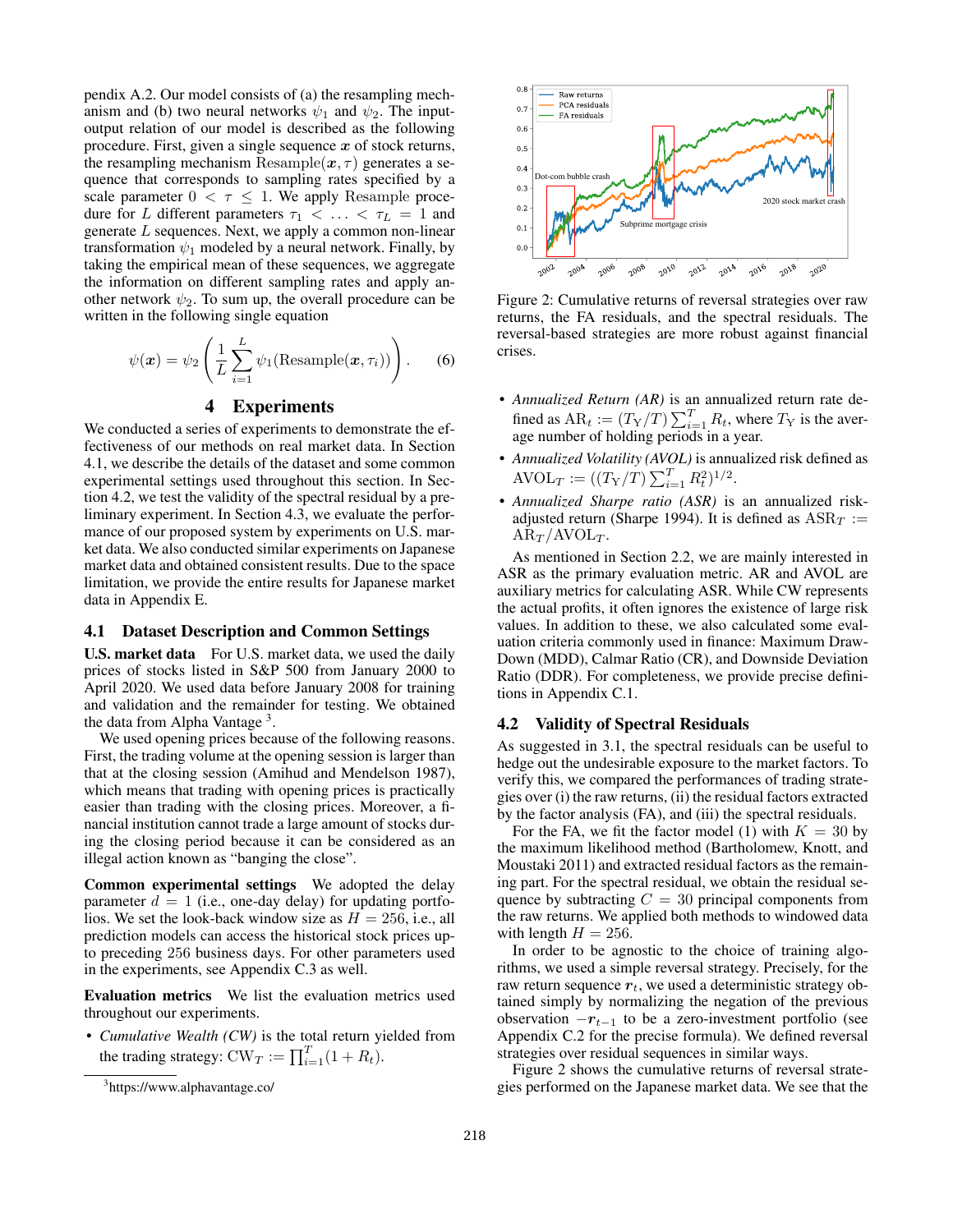

Figure 3: The Cumulative Wealth in U.S. market.

reversal strategy based on the raw returns is significantly affected by several well-known financial crises, including the dot-com bubble crush in the early 2000s, the 2008 subprime mortgage crisis, and the 2020 stock market crush. On the other hand, two residual-based strategies seem to be more robust against these financial crises. The spectral residual performed similarly to the FA residual in cumulative returns. Moreover, in terms of the Sharpe ratio, the spectral residuals  $(= 2.86)$  performed better than the FA residuals  $(= 2.64)$ .

Remarkably, the spectral residuals were calculated much faster than the FA residuals. In particular, we calculated both residuals using the entire dataset which contains records of all the stock prices for 5, 000 days. For the PCA and the FA, we used implementations in the scikit-learn package (Pedregosa et al. 2011), and all the computation were run on 18 CPU cores of Intel Xeon Gold 6254 Processor (3.1 GHz). Then, extracting the spectral residuals took approximately 10 minutes, while the FA took approximately 13 hours.

## 4.3 Performance Evaluation of the Proposed System

We evaluated the performance of our proposed system described in Section 3 on U.S. market data. Corresponding results for Japanese market data are provided in Appendix E.

Baseline Methods We compare our system with the following baselines: (i) Market is the uniform buy-and-hold strategy. (ii) AR(1) is the  $AR(1)$  model with all coefficients being −1. This can be seen as the simple reversal strategy. (iii) Linear predicts returns by ordinary linear regression based on previous  $H$  raw returns. (iv) MLP predicts returns by a multi-layer perceptron with batch normalization and dropout (Pal and Mitra 1992; Ioffe and Szegedy 2015; Srivastava et al. 2014). (v) SFM is one of state-of-the-art stock price prediction algorithms based on the State Frequency Memory RNNs (Zhang, Aggarwal, and Qi 2017).

Additionally, we compare our proposed system (DPO) with some ablation models, which are similar to DPO except for the following points.

• DPO with No Quantile Prediction (DPO-NQ) does not use the information of the full distributional prediction, but in-



Figure 4: The Cumulative Wealth in U.S. market data without spectral residual extraction.

|                       | $ASR+$   | AR <sup>†</sup> | <b>AVOL</b> | DDR <sup>+</sup> | $CR+$    | $MDD\downarrow$ |
|-----------------------|----------|-----------------|-------------|------------------|----------|-----------------|
| <b>Market</b>         | $+0.607$ | $+0.130$        | 0.215       | $+0.939$         | $+0.263$ | 0.496           |
| AR(1) on SRes         | $+0.858$ | $+0.021$        | 0.025       | $+1.470$         | $+0.295$ | 0.072           |
| <b>Linear on SRes</b> | $+0.724$ | $+0.017$        | 0.024       | $+1.262$         | $+0.298$ | 0.059           |
| <b>MLP</b> on SRes    | $+0.728$ | $+0.022$        | 0.030       | $+1.280$         | $+0.283$ | 0.077           |
| <b>SFM on SRes</b>    | $+0.709$ | $+0.019$        | 0.026       | $+1.211$         | $+0.323$ | 0.058           |
| DPO-NO                | $+1.237$ | $+0.032$        | 0.026       | $+2.169$         | $+0.499$ | 0.063           |
| DPO-NF                | $+1.284$ | $+0.027$        | 0.021       | $+2.347$         | $+0.627$ | 0.042           |
| DPO-NV                | $+1.154$ | $+0.030$        | 0.026       | $+2.105$         | $+0.562$ | 0.053           |
| <b>DPO</b> (Proposed) | $+1.393$ | $+0.030$        | 0.021       | $+2.561$         | $+0.656$ | 0.045           |

Table 1: Performance comparison on U.S. market. All the methods except for Market are applied to the spectral residuals (SRes).

stead it outputs conditional means trained by the  $L_2$  loss.

- DPO with No Fractal Network (DPO-NF) uses a simple multi-layer perceptron instead of the fractal network.
- DPO with No Volatility Normalization (DPO-NV) does not use the normalization (5) in the fractal network.

Performance on real market data Figure 3 shows the cumulative wealth (CW) achieved in U.S. market. Table 1 shows the results for the other evaluation metrics presented in Section 4.1. For parameter  $C$  of the spectral residual, we used  $C = 10$ , which we determined sorely from the training data (see Appendix D.2 for details). Overall, our proposed method DPO outperformed the baseline methods in multiple evaluation metrics. Regarding the comparison against three ablation models, we make the following observations.

1. Effect of the distributional prediction. We found that introducing the distributional prediction significantly improved the ASR. While DPO-NQ achieved the best CW, DPO performed better in the ASR. It suggests that, without the variance prediction, DPO-NQ tends to pursue the returns without regard to taking the risks. Generally, we observed that DPO reduced the AVOL while not losing the AR.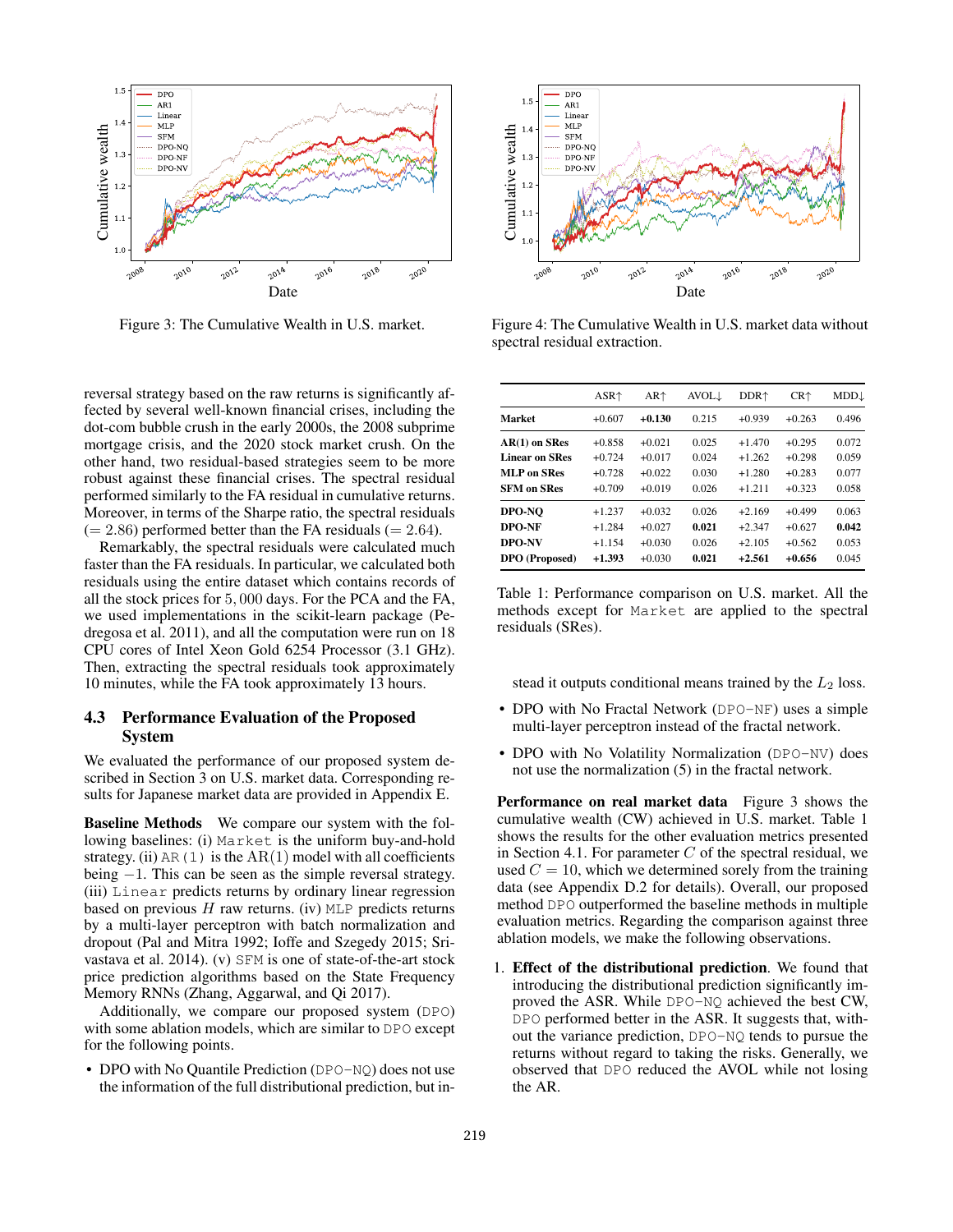|            | $ASR+$   | $AR+$    | $AVOL\downarrow$ | DDR <sup>+</sup> | $CR+$    | MDD↓  |
|------------|----------|----------|------------------|------------------|----------|-------|
| AR(1)      | $+0.212$ | $+0.011$ | 0.051            | $+0.355$         | $+0.067$ | 0.160 |
| Linear     | $+0.304$ | $+0.016$ | 0.052            | $+0.485$         | $+0.127$ | 0.125 |
| MLP        | $+0.261$ | $+0.013$ | 0.048            | $+0.424$         | $+0.103$ | 0.122 |
| <b>SFM</b> | $+0.264$ | $+0.014$ | 0.051            | $+0.428$         | $+0.079$ | 0.171 |
| DPO-NO     | $+0.405$ | $+0.020$ | 0.048            | $+0.655$         | $+0.172$ | 0.114 |
| DPO-NF     | $+0.854$ | $+0.034$ | 0.040            | $+1.472$         | $+0.436$ | 0.078 |
| DPO-NV     | $+0.542$ | $+0.029$ | 0.054            | $+0.922$         | $+0.238$ | 0.123 |
| <b>DPO</b> | $+0.874$ | $+0.032$ | 0.037            | $+1.485$         | $+0.524$ | 0.061 |

Table 2: Performance comparison on U.S. market without spectral residual extraction.

- 2. Effect of the fractal network. Introducing the fractal network architecture also improved the performance in multiple evaluation metrics. In both markets, we observed that the fractal network contributed to increasing the AR while keeping the AVOL, which is suggestive of the effectiveness of leveraging the financial inductive bias on the return sequence.
- 3. Effect of the normalization. We also saw the effectiveness of the normalization (5). Comparing DPO and DPO-NV, the normalization affected both of the AR and the AVOL, resulting in the improvement in the ASR. This may occur because the normalization improves the sample efficiency by reducing the degrees of freedom of the model.

To see the effect of the spectral residuals, we also evaluated our proposed method and the baseline methods on the raw stock returns. Figure 4 and Table 2 show the results. Compared to the corresponding results with spectral residuals, we found that the spectral residuals consistently improved the performance for every method. Some further intriguing observations are summarized as follows.

- 1. With the spectral residuals, AR(1) achieved the best ASR among the baseline methods (Table 1), which has not been observed on the raw return sequence (Table 2). This suggests that the spectral residuals encourage the reversal phenomenon (Poterba and Summers 1988) by suppressing the common market factors. Interestingly, without extracting the spectral residuals, the CWs are crossing during the test period, and no single baseline method consistently beats others (Figure 4). A possible reason is that the strong correlation between the raw stock returns increases the exposure to the common market risks.
- 2. We found that our network architectures are still effective on the raw sequences. In particular, DPO outperformed all the other methods in multiple evaluation metrics.

# 5 Related Work

### 5.1 Factor Models and Residual Factors

Trading based on factor models is one of the popular strategies for quantitative portfolio management (e.g., (Nakagawa, Uchida, and Aoshima 2018)). One of the best-known factor models is Fama and French(Fama and French 1992,

1993), and they put forward a model explaining returns in the US equity market with three factors: the market return factor, the size (market capitalization) factor and the value (book-to-market) factor.

Historically, residual factors are treated as errors in factor models(Sharpe 1964). However, (Blitz, Huij, and Martens 2011; Blitz et al. 2013) suggested that there exists predictability in residual factors. In modern portfolio theory, less correlation of investment returns enables to earn larger risk-adjusted returns (Markowitz 1952). Residual factors are less correlated than the raw stock returns by its nature. Consequently, (Blitz, Huij, and Martens 2011; Blitz et al. 2013) demonstrated that residual factors enable to earn larger riskadjusted returns.

#### 5.2 Asset Price Prediction using Deep Learning

With the recent advance of deep learning, various deep neural networks are applied to stock price prediction (Chen et al. 2019). Some deep neural networks for time series are also applied to stock price prediction (Fischer and Krauss 2018).

Compared to other classical machine learning methods, deep learning enables learning with fewer a priori representational assumptions if provided with sufficient amount of data and computational resources. Even if data is insufficient, introducing inductive biases to a network architecture can still facilitate deep learning (Battaglia et al. 2018). Technical indicators are often used for stock prediction (e.g., (Metghalchi, Marcucci, and Chang 2012; Neely et al. 2014)), and (Li et al. 2019) used technical indicators as inductive biases of a neural network. (Zhang, Aggarwal, and Qi 2017) used a recurrent model that can analyze frequency domains so as to distinguish trading patterns of various frequencies.

## 6 Conclusions

We proposed a system for constructing portfolios. The key technical ingredients are (i) a spectral decomposition-based method to hedge out common market factors and (ii) a distributional prediction method based on a novel neural network architecture incorporating financial inductive biases. Through empirical evaluations on the real market data, we demonstrated that our proposed method can significantly improve the performance of portfolios on multiple evaluation metrics. Moreover, we verified that each of our proposed techniques is effective on its own, and we believe that our techniques may have wide applications in various financial problems.

### Acknowledgments

We thank the anonymous reviewers for their constructive suggestions and comments. We also thank Masaya Abe, Shuhei Noma, Prabhat Nagarajan and Takuya Shimada for helpful discussions.

### References

Amihud, Y.; and Mendelson, H. 1987. Trading mechanisms and stock returns: An empirical investigation. *The Journal of Finance* 42(3): 533–553.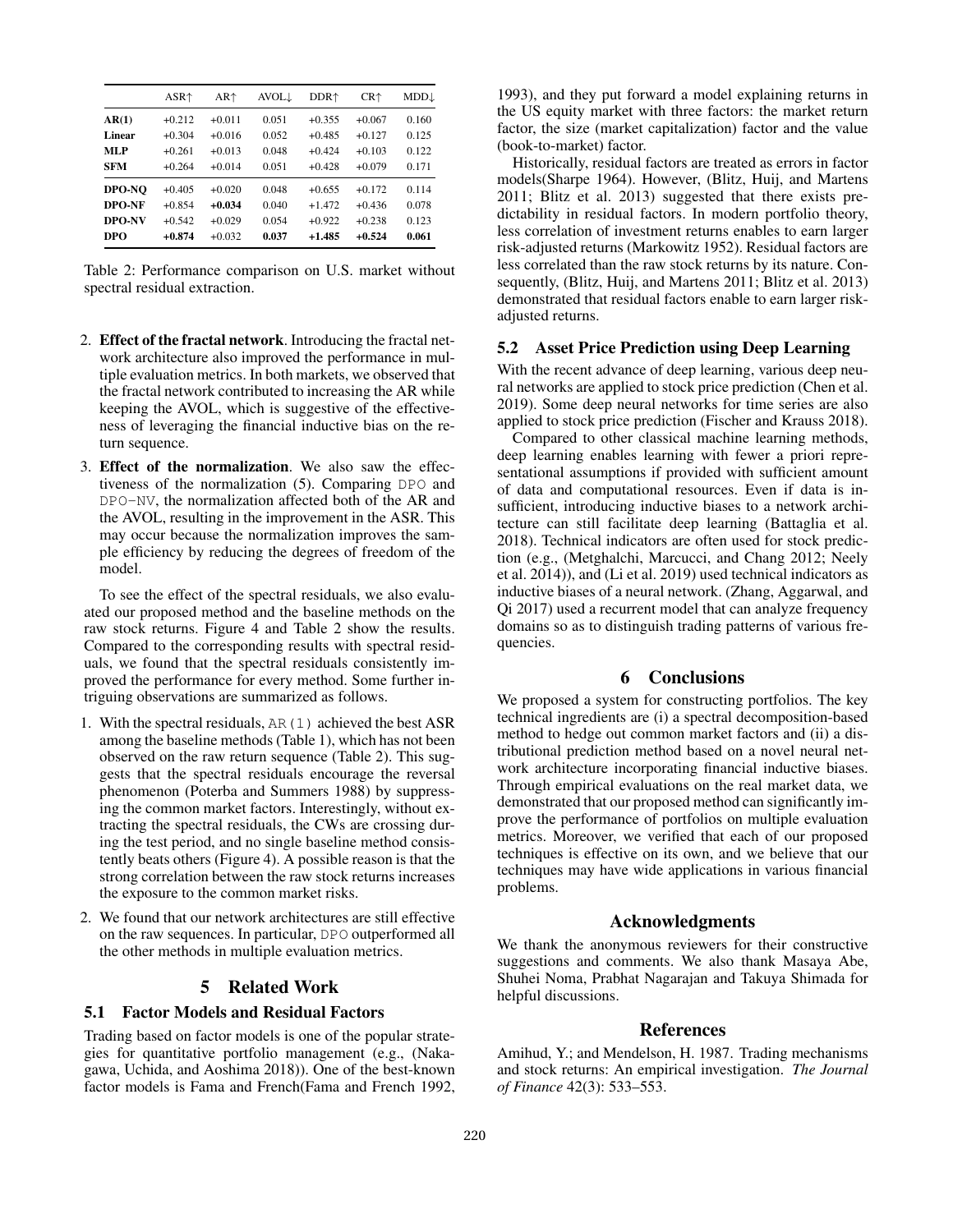Bartholomew, D.; Knott, M.; and Moustaki, I. 2011. *Latent Variable Models and Factor Analysis: A Unified Approach*. Wiley, 3rd edition.

Battaglia, P. W.; Hamrick, J. B.; Bapst, V.; Sanchez-Gonzalez, A.; Zambaldi, V.; Malinowski, M.; Tacchetti, A.; Raposo, D.; Santoro, A.; Faulkner, R.; et al. 2018. Relational inductive biases, deep learning, and graph networks. *arXiv preprint arXiv:1806.01261* .

Biau, G.; and Patra, B. 2011. Sequential Quantile Prediction of Time Series. *IEEE Transactions on Information Theory* 57(3): 1664–1674.

Blitz, D.; Huij, J.; Lansdorp, S.; and Verbeek, M. 2013. Short-term residual reversal. *Journal of Financial Markets* 16(3): 477–504.

Blitz, D.; Huij, J.; and Martens, M. 2011. Residual momentum. *Journal of Empirical Finance* 18(3): 506–521.

Calomiris, C. W.; Love, I.; and Peria, M. S. M. 2010. Crisis" Shock Factors" and the Cross-Section of Global Equity Returns. Technical report, National Bureau of Economic Research.

Cao, G.; Cao, J.; and Xu, L. 2013. Asymmetric multifractal scaling behavior in the Chinese stock market: Based on asymmetric MF-DFA. *Physica A: Statistical Mechanics and its Applications* 392(4): 797–807.

Chen, C.; Zhao, L.; Bian, J.; Xing, C.; and Liu, T.-Y. 2019. Investment behaviors can tell what inside: Exploring stock intrinsic properties for stock trend prediction. In *Proceedings of the 25th ACM SIGKDD International Conference on Knowledge Discovery & Data Mining*, 2376–2384.

Choudhry, R.; and Garg, K. 2008. A hybrid machine learning system for stock market forecasting. *World Academy of Science, Engineering and Technology* 39(3): 315–318.

Cont, R. 2000. Empirical properties of asset returns: stylized facts and statistical issues. *Quantitative Finance* 1: 223–236.

Devlin, J.; Chang, M.-W.; Lee, K.; and Toutanova, K. 2019. BERT: Pre-training of Deep Bidirectional Transformers for Language Understanding. In *NAACL-HLT*.

Fama, E. F.; and French, K. R. 1992. The Cross-Section of Expected Stock Returns. *The Journal of Finance* 47(2): 427–465.

Fama, E. F.; and French, K. R. 1993. Common risk factors in the returns on stocks and bonds. *Journal of* .

Fama, E. F.; and French, K. R. 2015. A five-factor asset pricing model. *Journal of Financial Economics* 116(1): 1– 22.

Fischer, T.; and Krauss, C. 2018. Deep learning with long short-term memory networks for financial market predictions. *European Journal of Operational Research* 270(2): 654–669.

Graves, A.; Mohamed, A.; and Hinton, G. 2013. Speech recognition with deep recurrent neural networks. In *2013 IEEE International Conference on Acoustics, Speech and Signal Processing*, 6645–6649. ISSN 2379-190X.

Hochreiter, S.; and Schmidhuber, J. 1997. Long Short-Term Memory. *Neural Computation* 9(8): 1735–1780.

Imajo, K.; Minami, K.; Ito, K.; and Nakagawa, K. 2020. Deep Portfolio Optimization via Distributional Prediction of Residual Factors. *arXiv preprint arXiv:2012.07245* .

Ioffe, S.; and Szegedy, C. 2015. Batch normalization: Accelerating deep network training by reducing internal covariate shift. *arXiv preprint arXiv:1502.03167* .

Jegadeesh, N.; and Titman, S. 1993. Returns to Buying Winners and Selling Losers: Implications for Stock Market Efficiency. *The Journal of Finance* 48(1): 65–91.

Kan, R.; and Zhou, G. 2007. Optimal portfolio choice with parameter uncertainty. *Journal of Financial and Quantitative Analysis* 42(3): 621–656.

Kintzel, D. 2007. Portfolio theory, life-cycle investing, and retirement income. *Social Security Administration Policy Brief* 2007-02.

Koenker, R. 2005. *Quantile Regression*. Econometric Society Monographs. Cambridge University Press. doi:10.1017/ CBO9780511754098.

Krauss, C.; Do, X. A.; and Huck, N. 2017. Deep neural networks, gradient-boosted trees, random forests: Statistical arbitrage on the S&P 500. *European Journal of Operational Research* 259(2): 689–702.

Krizhevsky, A.; Sutskever, I.; and Hinton, G. E. 2012. ImageNet Classification with Deep Convolutional Neural Networks. In Pereira, F.; Burges, C. J. C.; Bottou, L.; and Weinberger, K. Q., eds., *Advances in Neural Information Processing Systems 25*, 1097–1105. Curran Associates, Inc. URL http://papers.nips.cc/paper/4824-imagenet-classificationwith-deep-convolutional-neural-networks.pdf.

LeCun, Y.; Haffner, P.; Bottou, L.; and Bengio, Y. 1999. Object Recognition with Gradient-Based Learning. In *Shape, Contour and Grouping in Computer Vision*, 319– 345. Springer Berlin Heidelberg.

Lee, M.; Song, J.; Kim, S.; and Chang, W. 2018. Asymmetric market efficiency using the index-based asymmetric-MFDFA. *Physica A: Statistical Mechanics and its Applications* 512(15): 1278–1294.

Li, Z.; Yang, D.; Zhao, L.; Bian, J.; Qin, T.; and Liu, T.-Y. 2019. Individualized indicator for all: Stock-wise technical indicator optimization with stock embedding. In *Proceedings of the 25th ACM SIGKDD International Conference on Knowledge Discovery & Data Mining*, 894–902.

Lin, T.-C.; and Liu, X. 2018. Skewness, individual investor preference, and the cross-section of stock returns. *Review of Finance* 22(5): 1841–1876.

Lux, T.; and Marchesi, M. 2000. Volatility clustering in financial markets: a microsimulation of interacting agents. *International journal of theoretical and applied finance* 3(04): 675–702.

Malkiel, B. G.; and Fama, E. F. 1970. Efficient capital markets: A review of theory and empirical work. *The journal of Finance* 25(2): 383–417.